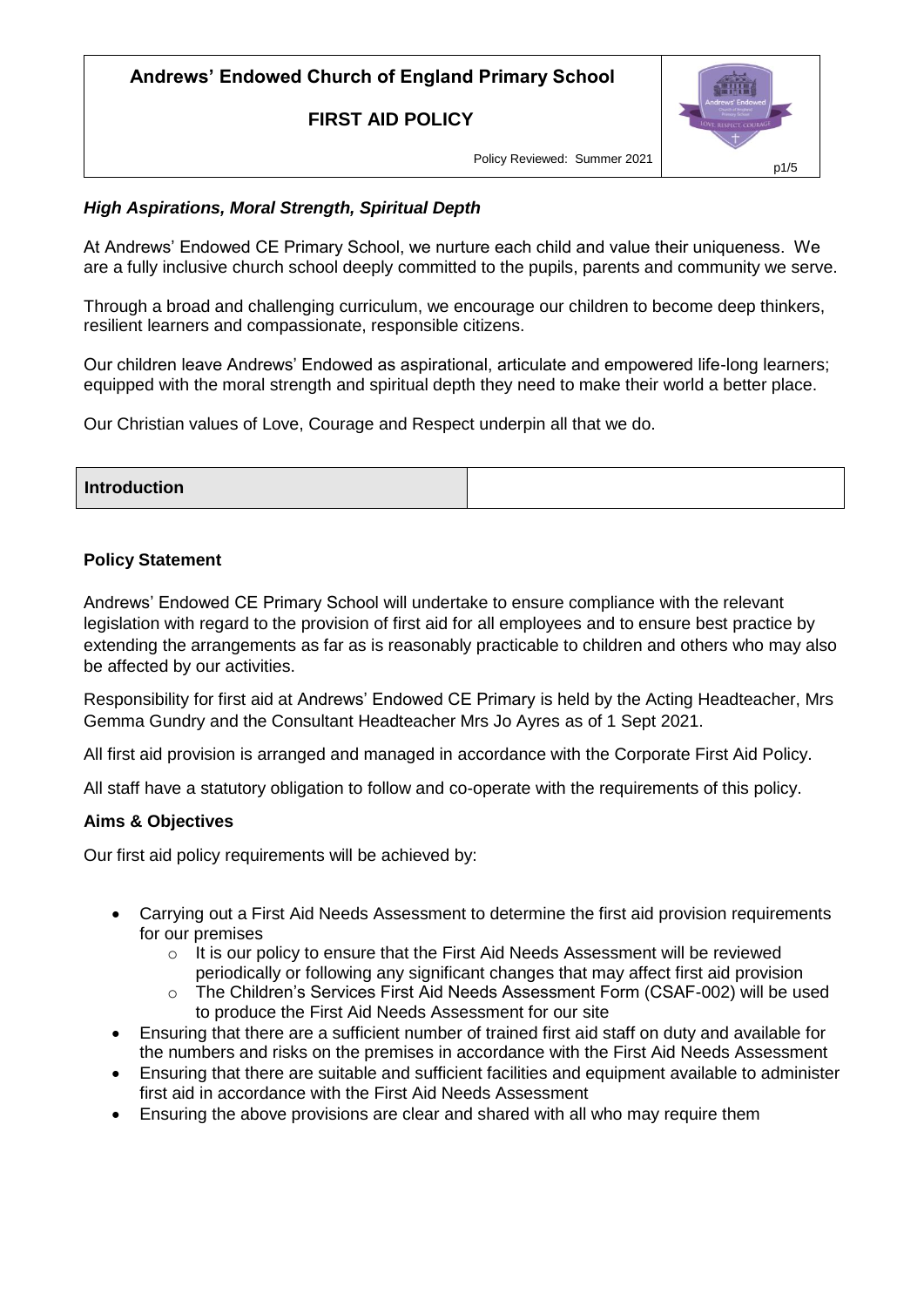### **FIRST AID POLICY**



Policy Reviewed: Summer 2021

| <b>First Aid Training</b> |  |
|---------------------------|--|
|                           |  |

The responsible managers will ensure that appropriate numbers of appointed persons, school first aid trained staff, emergency first aiders, qualified first aiders and paediatric first aid trained staff are nominated, as identified by completion of the First Aid Needs Assessment, and that they are adequately trained to meet their statutory duties.

### **Appointed Persons**

At Andrews' Endowed CE Primary School there are 2 appointed persons who are as follows:

- Mrs Tracy Slater
- Mrs Christine White

Appointed persons are in place to take charge of first aid arrangements including looking after equipment and calling emergency services.

At our school, the appointed persons undertake Emergency First Aid in Schools training, which is renewed every three years.

### **School First Aid Trained Staff**

At Andrews' Endowed CE Primary the majority of teaching and classroom support staff have received school first aid training.

This optional, bespoke training for school staff is available to assist the school in meeting its own duty of care towards its pupils. It is not a substitute for HSE-approved first aid training which qualifies staff to provide first aid to other staff. This training should be provided only where:

- Additional training is considered to be required for appointed persons in order to enhance their role to provide first aid to children; **and/or**
- Other staff, in addition to Emergency/Qualified First Aiders, are also considered to require some level of training in order to provide first aid to children

#### **Paediatric First Aid Trained Staff**

At Andrews' Endowed CE Primary there are normally 2 members of staff who have additional paediatric first aid training. The members of staff who are Paediatric First Aid Trained are as follows:

- Mrs Tracy Slater
- Mrs Sarah Barwick

These staff are in place to meet the Early Years Foundation Stage (EYFS) statutory obligations for provision of first aid to those children aged 5 years old or younger.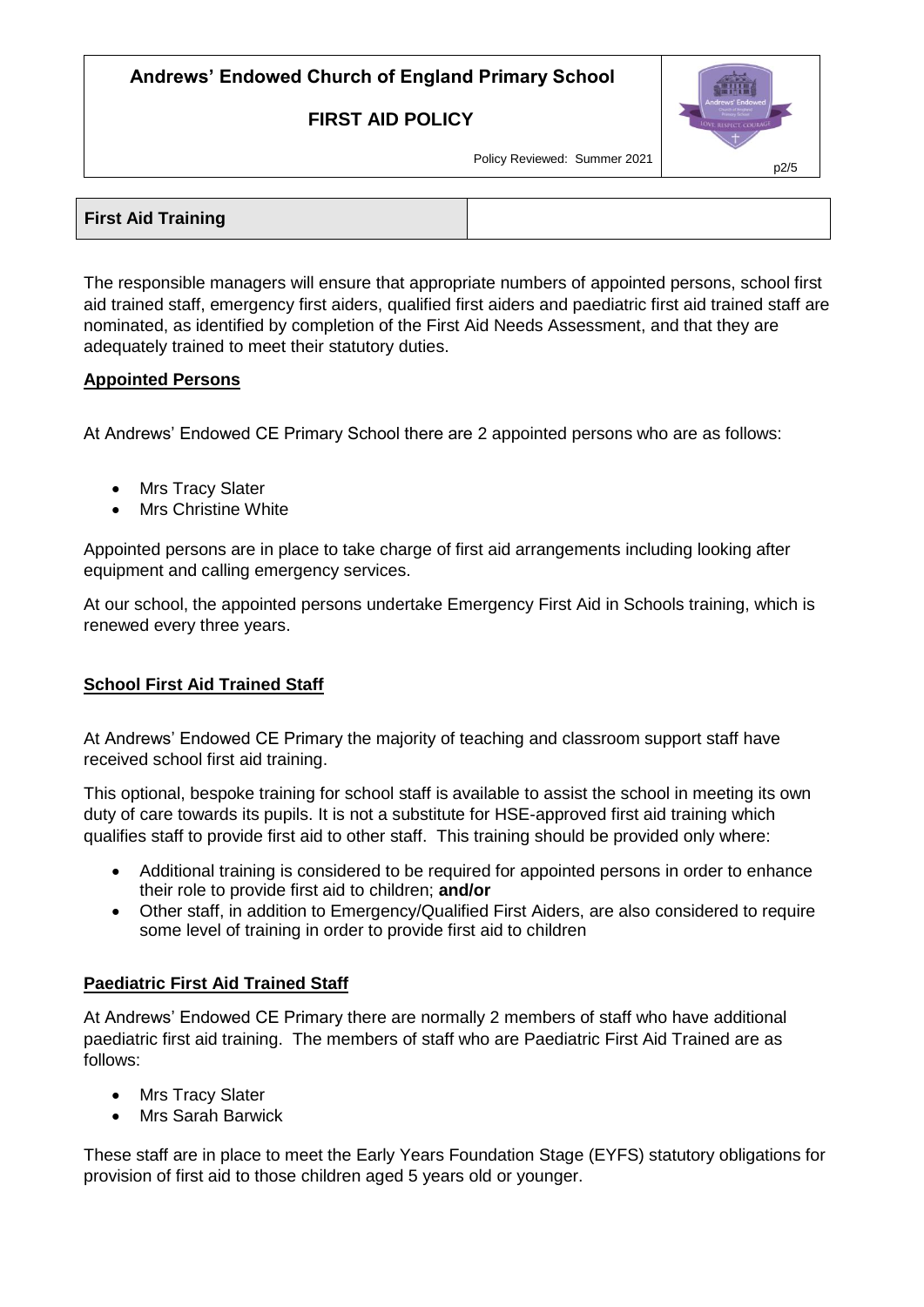### **FIRST AID POLICY**



Policy Reviewed: Summer 2021

| <b>First Aid Provision</b> |  |
|----------------------------|--|
|                            |  |

Our First Aid Needs Assessment has identified the following first aid kit requirements:

- 7 first aid kits on the premises
	- $\circ$  These first aid kits will be situated at the school office; in the lobby area by the photocopier: in the Hall; in the Early Years (Acorns) Classroom; in the YR/Y1 Cloakroom; in the Y3/4/5 Cloakroom; in the upstairs lobby outside the staff room
- Travel first aid kits
	- o These travel first aid kits will be located in the cupboard by the photocopier

It is the responsibility of the appointed persons to check the contents of all first aid kits every 3 months and record findings on the Children's Services First Aid Kit Checklist (CSAF-003). Completed checklists are to be stored in the First Aid folder.

The contents of first aid kits are listed under the *'required quantity'* column on the checklist itself.

The **school office** is designated as the first aid room for treatment, sickness and the administering of first aid. The first aid room will have the following facilities:

Comfortable seating for pupils, first aid kit, telephone

#### **Defibrillator**

The school has an Automated External Defibrillator (AED) which is stored in the school office. There are 4 members of staff who have received training on the use of an AED – these are Mrs Tracy Slater, Mrs Christine White, Mrs Clare Allen and Mrs Gemma Gundry.

The device is designed to be used by any competent person, following the onscreen instructions.

It is the responsibility of the responsible manager, Mrs Gemma Gundry and the Consultant Headteacher to ensure that the AED is available at all times and is maintained in accordance with manufacturers' instructions.

| <b>Emergency Arrangements</b> |  |
|-------------------------------|--|
|                               |  |

Upon being summoned in the event of an accident, the first aider/appointed person is to take charge of the first aid administration/emergency treatment commensurate with their training. Following their assessment of the injured person, they are to administer appropriate first aid and make a balanced judgement as to whether there is a requirement to call an ambulance.

The first aider/appointed person is to always call an ambulance on the following occasions: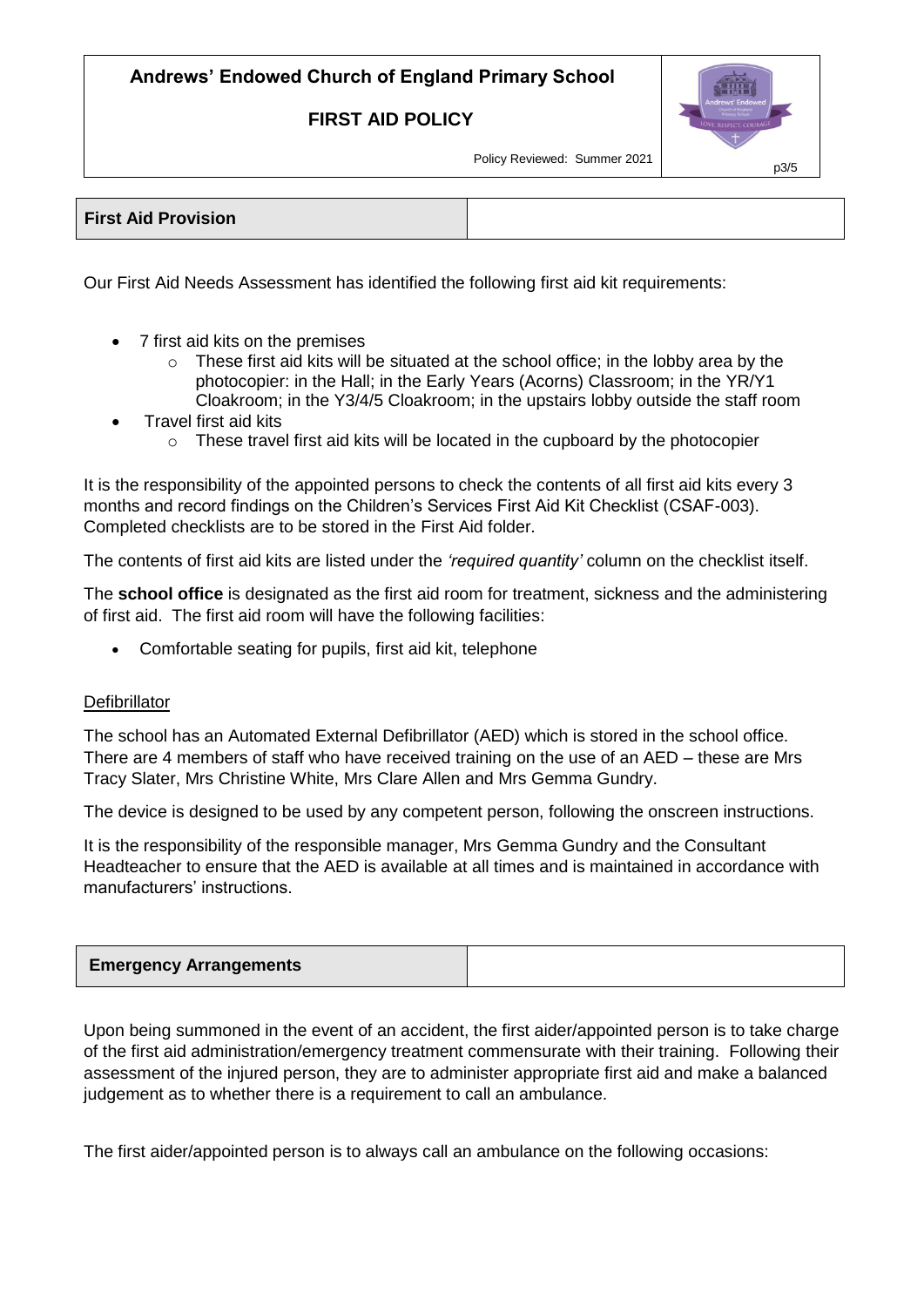### **FIRST AID POLICY**



Policy Reviewed: Summer 2021

- In the event of a serious injury
- In the event of any significant head injury
- In the event of a period of unconsciousness
- Whenever there is the possibility of a fracture or where this is suspected
- Whenever the first aider is unsure of the severity of the injuries
- Whenever the first aider is unsure of the correct treatment
- *Where a pupil's individual Medical Emergency Plan indicates*

In the event of an accident involving a child, where appropriate, it is our policy to always notify parents of their child's accident if it:

- is considered to be a serious (or more than minor) injury
- requires first aid treatment
- requires attendance at hospital
- has been caused intentionally by another child this notification would be undertaken by the child's class teacher or a senior leader

Our procedure for notifying parents will be to use all telephone numbers available to contact them and leave a message should the parents not be contactable.

In the event that parents can not be contacted and a message has been left, our policy will be to continue to attempt to make contact with the parents every hour. In the interim, we will ensure that the qualified first aider, appointed person or another member of staff remains with the child until the parents can be contacted and arrive (as required).

In the event that the child requires hospital treatment and the parents can not be contacted prior to attendance, the qualified first aider/appointed person/another member of staff will accompany the child to hospital and remain with them until the parents can be contacted and arrive at the hospital.

| Out of hours and Trips |  |
|------------------------|--|

The first- aid arrangements for all school managed and organised after school activities (parents evenings, school fetes, and sports activities) are considered in this policy. On occasions where there may be the need for additional provision the school will carry out a needs assessment for that activity.

For the following PTFA organised events attended by members of the school community and the wider public - Christmas Fair; Summer Fair; Pet Show - there is an expectation that appropriate First Aid provision will be secured through the St Johns' Ambulance organisation. The Chair of the PTFA is responsible for confirming to the Headteacher that such arrangements are in place.

Where the school have arrangements to let/hire out buildings to external organisations there need to be arrangements in place to co-ordinate the first-aid arrangements with the hirer. This is managed by the Finance Officer who will ensure that these arrangements are recorded in the lettings/hire agreement.